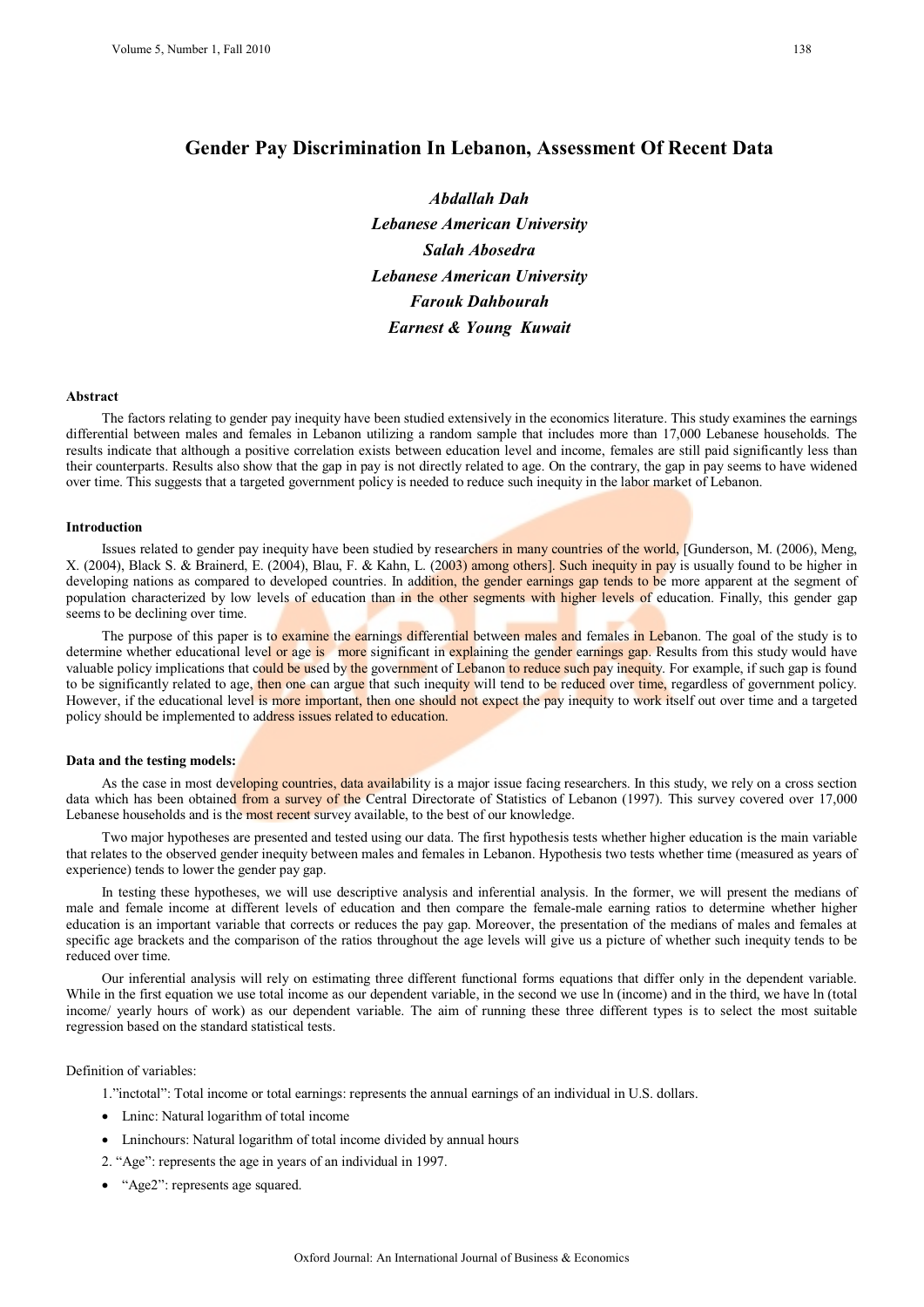- 3. "Prempost": a vector of dummy variables that includes the following common types of positions jobs in Lebanon;
- a. Self employed or in a company without employees (reference group)
- b. Employer with a company of 1-2 employees
- c. Employer with a company of 3-9 employees
- d. Employer with a company with >9 employees
- e. Employee with monthly salary
- f. Employee with a weekly salary
- g. Employee, daily or hourly basis
- h. Employee, salary based on production
- i. Helps household member, or other person, without salary
- 4. "Sector": a vector of dummy variables that describes the sector where individuals work;
- a. Public
- b. Private company (reference group)
- c. Private Association
- d. Mixed public/private
- e. International Institution
- f. Embassy
- g. Private household
- 5. "Status": Marital status: a vector of dummy variables which includes;
- a. Single (reference group)
- b. Married
- c. Widow
- d. Divorced
- 6. "Regions": vector of dummy variables including different districts in Lebanon;
- a. Living in Beirut
- b. Living in Mount Lebanon
- c. living in North Lebanon
- d. Living in Nabatieh
- e. Living in Beka'a

7.'Head": dummy variable that takes a value of "1" if the individual is the head of the family and "0 "otherwise.

- 8."Educ": a vector of dummy variables including four levels of education;
- a. Level I: illiterates
- b. Level II : Primary
- c. Level III: Intermediate and secondary education
- d. Level IV : University
- 9. "Hours": Hours of work per year.
- 10. Gender: is a dummy variable that takes a value of one for males and zero for females.

#### **Descriptive analysis**:

A survey conducted by the Central Directorate of Statistics on Lebanese household living standards in 1997 covered 82,000 individuals, where the working individuals amounted to 22580, 19.3 percent of whom were females and the remaining 80.7 percent were males. All of the frequencies and data analysis are based on the 22,580 sample.

The annual average earnings of the individual in this sample turned out to be \$10,399 and the annual median income is \$7,200. The annual average earnings of males is \$11,151 as compared to \$7,254 for females. The median annual income for males is 7,800 and 5,767 for females. The average age of males is 38.5 while that of females is 34.5.

Table 1 and figures 1-2; show the percentage distribution of males and females in different production sectors in the Lebanese labor market.

Table 1 shows that the private sector is the dominant sector in providing employment in the Lebanese economy. However, comparing the percentages of males to those of females, we can conclude that females' percentages are higher in all sectors other than in the private companies.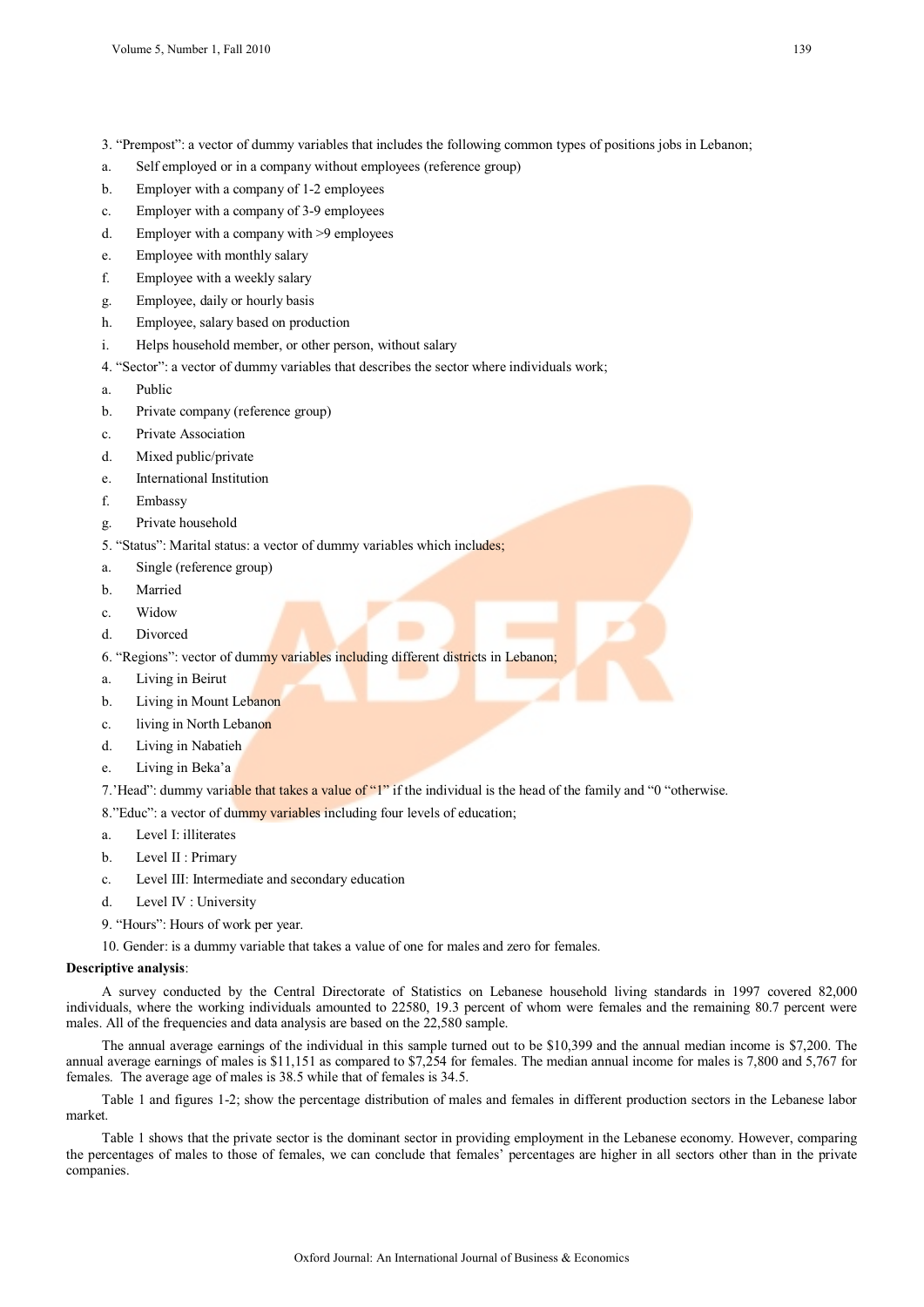Frequencies for educational attainment for males and females are shown in table 2 and figures 3-4. From the table and figures, we can conclude that level II and level III of education constitute the highest percentages among other levels of education for all working

individuals. A comparison of the percentages of males and females at each level shows that females are more educated than males. With respect to the highest level, "Level IV," females show a higher percentage than males: 29.3 percent for females compared to 12.8 percent for males. One reason for this surprising result might be attributed to the fact that males with university education tend to immigrate or seek job opportunities outside Lebanon. Females, on the other hand, are less likely to follow the same pattern due to social factors.

Table 3 that shows the Female/Male earnings ratio calculated via medians of income at different levels of education. The ratio is 0.5556 at Level I of education and declines to 0.5530 at Level II. The ratio dramatically increases to 0.6429 at Level III of education, then decreases to 0.5472 at Level IV. As these ratios seem to have no trend, our descriptive analysis does not support the argument that higher education corrects gender pay inequity.

Next we present the age brackets and the median incomes of both males and females are used to determine if an automatic correction mechanism exists in the labor market to lower income inequity.

Table 4 shows that the income inequity between males and females tends to increase with age and experience. The income differential is at its lowest at the entry level or early employment. For the age group of 18-25, a female earns 93.75 % of what a male earns. This ratio declines to 68.75 % for the age group of 41 and above.

#### **Inferential analysis:**

As previously mentioned, three regressions are estimated and table 5 summarizes the overall significance of each regression. Since the second model, exhibits the highest  $R^2$  and relatively the smallest value of Standard Error (0.6141), this model, therefore, will be used throughout this study. Regressing Ln (income) as a function of all the selected variables aims at determining the gender bias in the Lebanese labor market after controlling for education, age, firm size, economic sector, place of residence, hours of work, marital status, etc. Our results from estimating the above mentioned equation, available upon request, show that most of our independent variables are significant at the 5% level of significance. Furthermore the estimated coefficients have the correct signs as indicated by previous research, economic theory, and common sense.

The gender coefficient is found to be equal 0.34 and is significant at the 1% level of significance indicating that the hypothesis that gender resulted in significant difference in pay is supported. This shows that a male is expected to earn 40.5 % more than a female, other things being equal. This percentage is comparable with other findings in developing nations and twice as great as in developed countries.

Finally, our results suggest a statistically significant relationship between income and education. The coefficients for level II, III, and IV were found to be significant at  $1\%$  level and equal to 0.26, 0.5, and 0.96 respectively.

Table 6 shows the percentage increase that each level of education has in reference to Level I of education.

Working individuals with **primary education attained earnings, on** the average, of 29.0 percent more than the illiterates. Individuals who have completed intermediate or secondary education earn 64.71 percent more than the reference group. This percentage increases to almost 161 percent for individuals with a university degree.

#### **Returns on education for males and females:**

To compare the returns on education for both groups, two regression equations are used for estimating the coefficients of education for males and females independently. Results from estimating the equation for males only were used to find the returns on education for males which are shown in Table 7.

Working males who have completed the second level of education are expected to earn 28.79 % more than an individual with the first level of education. This percentage increases to 61.77 % and 160.13 % for males who have finished the third and fourth levels of education respectively.

Results from estimating the same equation for females were used to find the returns on education for females. Table 8 shows that a female with level II of education earns 31.26 % percent more than a female with level I of education. Similarly a female with the third level of education is expected to earn 81.85% more than a female with the level I of education. Finally, and with respect to Level IV of education, a female is expected to earn 178.71 % more than a female at level I of education. We presented figure 5 which shows the difference in the returns on education between males and females.

#### **Education and income inequity gap in Lebanon:**

The following regressions include all individuals; however, each level of education is taken alone. Table 9 shows the coefficients of the gender variable at the different levels of education from the four estimated regressions.

The gender coefficients in Table 9 were then used to calculate the percentages of differential of earnings, which are shown in Table 10.

The important role that education plays in diminishing the gender pay gap between males and females, in Lebanon is easily seen from Table 10 and figure 6.

At all levels of education the gender coefficients are statistically significant at the 1 percent level. We can see that at the first level of education the gender coefficient is 0.409, which means that a male is expected to earn 50.53 % more than a female, when other things are constant. In level II of education the gender coefficient is 0.371, meaning that a male with level II of education is expected to earn 44.92 %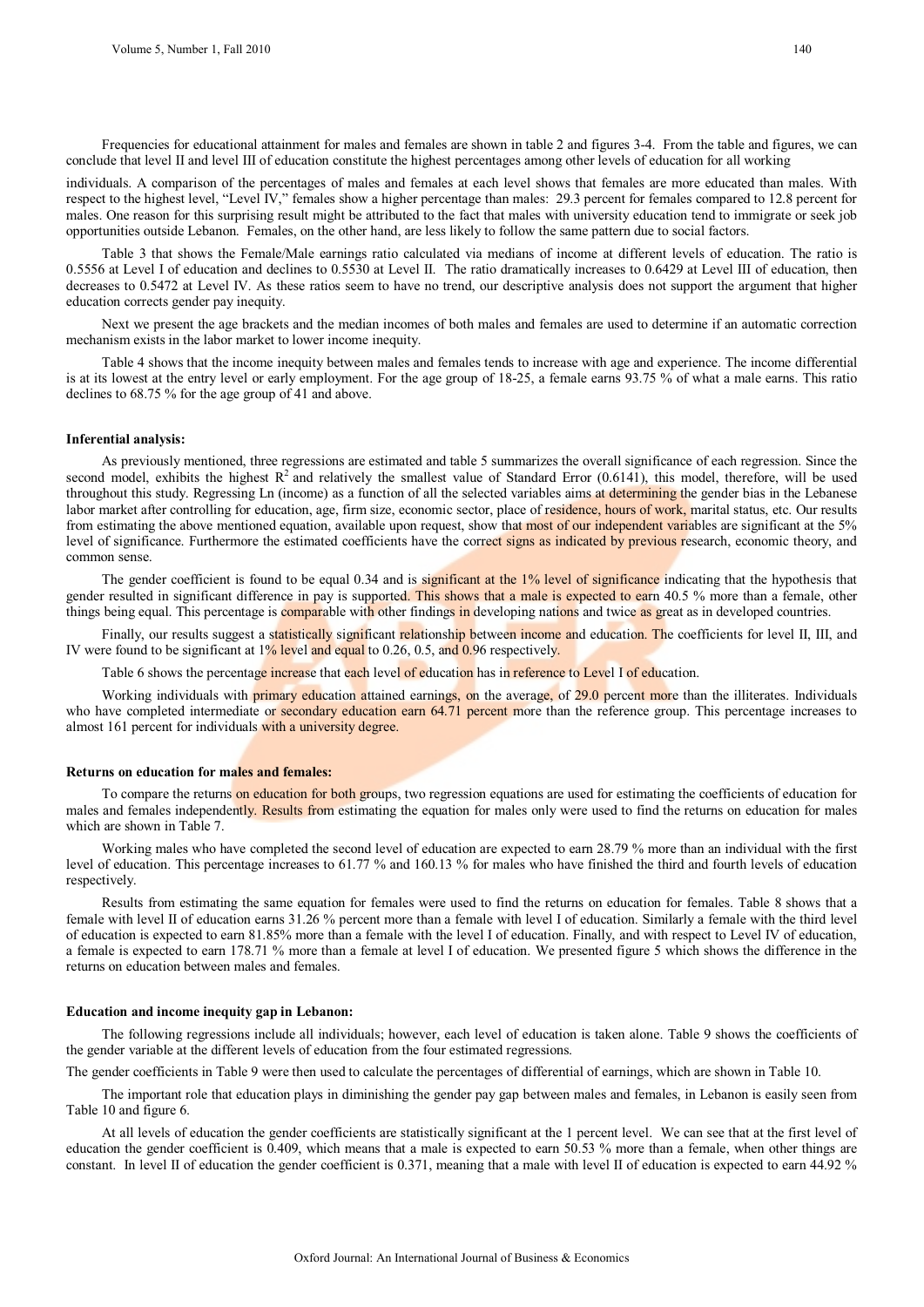more than a female at the same level, after controlling for other variables. Moreover, a male individual is expected to earn 36.62% more than a female at level III of education, keeping other things constant.

Finally, in the last and highest level of education "Level IV", a male is expected to earn 34.85% more than a female who is also at the fourth level of education, keeping other things constant.

These results demonstrate clearly that as the educational level increases, the level of discrimination between males and females decreases.

#### **Is there a self- correcting mechanism in the Lebanese labor market?**

The last regression model calls for running four independent equations including only one age group in addition to all other variables. Table 11 below shows the gender coefficient values and its corresponding wage differential for each age group.

At an early stage of his career, a male earns 28.53 % more than a female, keeping other things equal. For workers who belong to the second age group, the earnings differential between males and females seems to peak, reaching 44 %. The inequity gap then falls to around 37% for workers who are older than 41 years.

Apparently there is no evidence of any self correcting mechanism in the Lebanese labor market. The wage differential seems to be reinforced with greater experience. The decrease in % difference of income that the third age group realizes can hardly be attributed to any built-in correcting mechanism.

#### **Concluding observations**

Despite the higher level of education that females exhibit in the Lebanese labor market as compared to males, and despite the positive correlation that exists between education and income, females are still paid significantly less than their male counterparts. On average a female earns 71% of what a male earns. The models presented have shown that the income inequity gap is reduced but not eliminated with higher education. Furthermore, no evidence is established as to a self-correcting mechanism in the Lebanese labor market. On the contrary, the gap that exists upon arrival to the labor market is widened dramatically, probably through discriminatory promotion policies. This calls for government actions to eliminate such discrimination and encourage the "equal pay for equal work" principle.

#### **References**

Altonji, J., and Blank, R.M. (1999). "Race and gender in the labor market" in Handbook Of Labor Economics, Vol. 3. Ed Orley Ashenfelter and David Card (Amsterdam:

North-Holland).

Black, S., and Brainerd, E. (2004). "Importing equality? The impact of Globalization on

gender discrimination." Industrial and Labor Relations Review 57, 540-559.

Blau, F., Ferber, A., and Winkler, A. (2002). The Economics of Women, Men and Work.

Upper Saddle River, NJ: Prentice-Hall.

Blau, F., and Kahn, L. (2003). "Understanding International Differences in the Gender

Pay Gap." Journal of Labor Economics 21, 106-144.

Carrington, W., and Troske, K. (1998). "Sex segregation in U.S. Manufacturing."

Industrial and Labor Relations Review 51, 445-464.

Donald, S., and Hamermesh, D. (2004). What is discrimination? Gender in the American

Economic Association. National Bureau of Economic Research Working Paper No. 10684.

Drolet, M. (2001). The Persistent Gap: New Evidence on the Canadian Gender Wage

Gap. Ottawa: Statistics Canada, Business and Labour Market Analysis Division.

Gunderson, M. (2006). "Viewpoint: Male-female wage differentials: how can that be?"

Canadian Journal of Economics, Vol. 39, No.1. 1-21.

Heywood, J.and Jirjan, U. (2002). "Payment Schemes and Gender in Germany."

Industrial and Labor Relations Review, 56, 44-46.

Kolpin, V, and Singell, L. Jr (1996). "The Gender Composition and Scholarly

Performance of Eonomics Departments." Industrial and Labor Relations Review,

49, 408-423.

Lazear, E. (2000). "Performance Pay and Productivity." American Economic Review, 90, 1346-1361.

Meng, X. (2004). "Gender earnings gap: the role of firm specific effects."

Labour Economics 11, 555-573.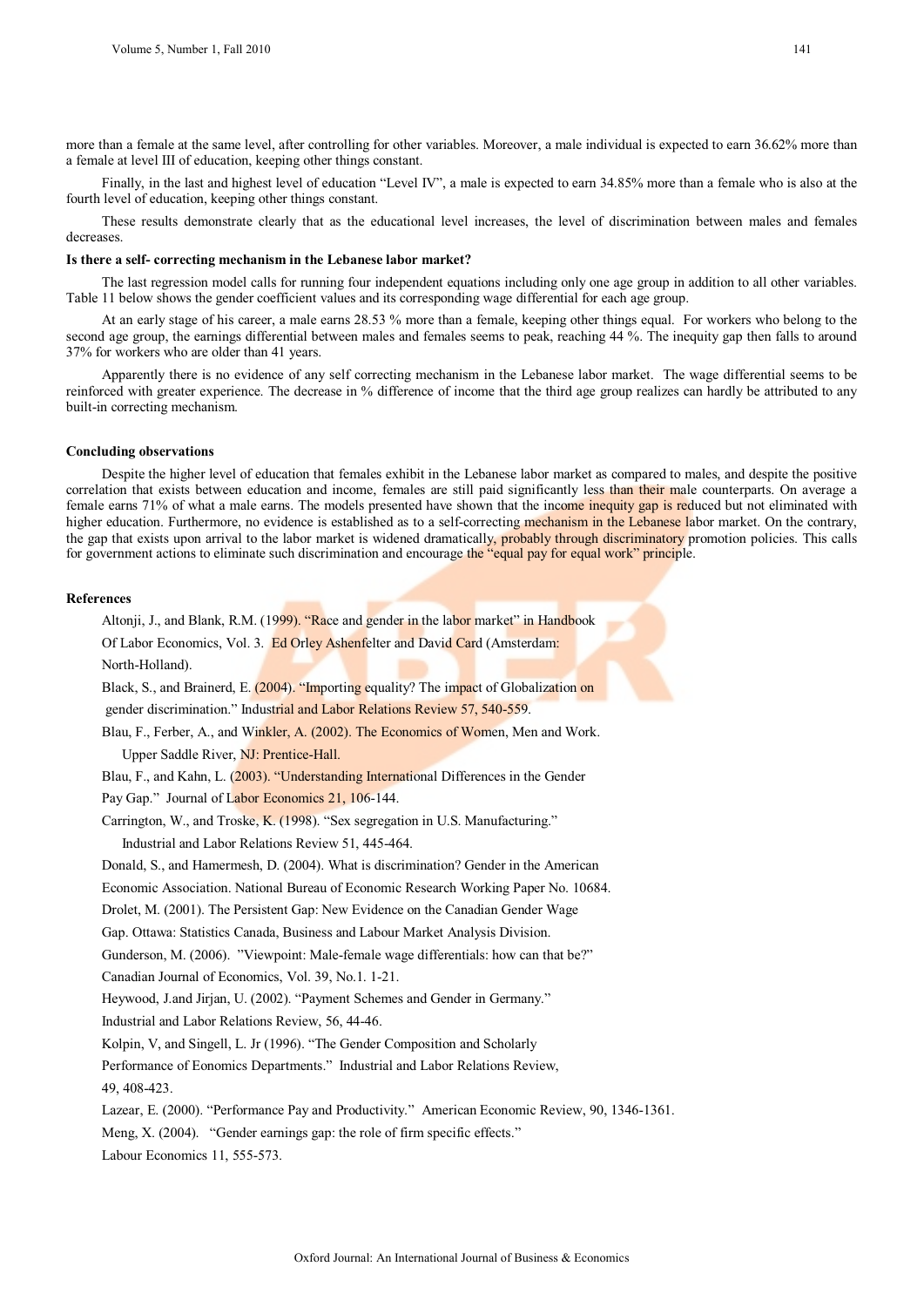|                           | Males% | Females% |
|---------------------------|--------|----------|
| Public sector             | 14.4   | 16.9     |
| Private Company           | 82.6   | 76.6     |
| Private Association       | 0.8    | 2.2      |
| Mixed Public /Private     | 0.5    | 0.6      |
| International Institution | 0.3    | 0.6      |
| Embassy                   | 0.1    | 0.3      |
| Private Household         | 1.3    | 2.8      |
| Total                     | 100    | 100      |

# **Table 1: Distribution of males and females in the production sectors in Lebanon**

**Table 2: Frequencies for educational attainment for males and females in Lebanon**

|             | all individuals $\%$ | Males% | Females% |
|-------------|----------------------|--------|----------|
| Level I     | 15.9                 | 17.2   | 10.1     |
| Level $\Pi$ | 29                   | 32.5   | 14.4     |
| Level III   | 39.1                 | 37.5   | 46.2     |
| Level IV    |                      | 12.8   | 29.3     |

# **Table 3: The Female/Male earnings ratio at different levels of education in Lebanon**

| EDUCATIONAL LEVEL | females | males | Female/Male earnings ratio |
|-------------------|---------|-------|----------------------------|
| Level I           | 3000    | 5400  | 0.5556                     |
| Level II          | 3600    | 6510  | 0.5530                     |
| Level III         | 5400    | 8400  | 0.6429                     |
| Level IV          | 8400    | 15350 | 0.5472                     |

# **Table 4: Age and income inequity between males and female in Lebanon**

| Category     | Females | Males | Female/Male Ratio |  |
|--------------|---------|-------|-------------------|--|
| $18 - 25$    | 4500    | 4800  | 0.9375            |  |
| $26 - 33$    | 5580    | 7200  | 0.7750            |  |
| $34 - 40$    | 6505    | 9600  | 0.6776            |  |
| 41 and above | 6600    | 9600  | 0.6875            |  |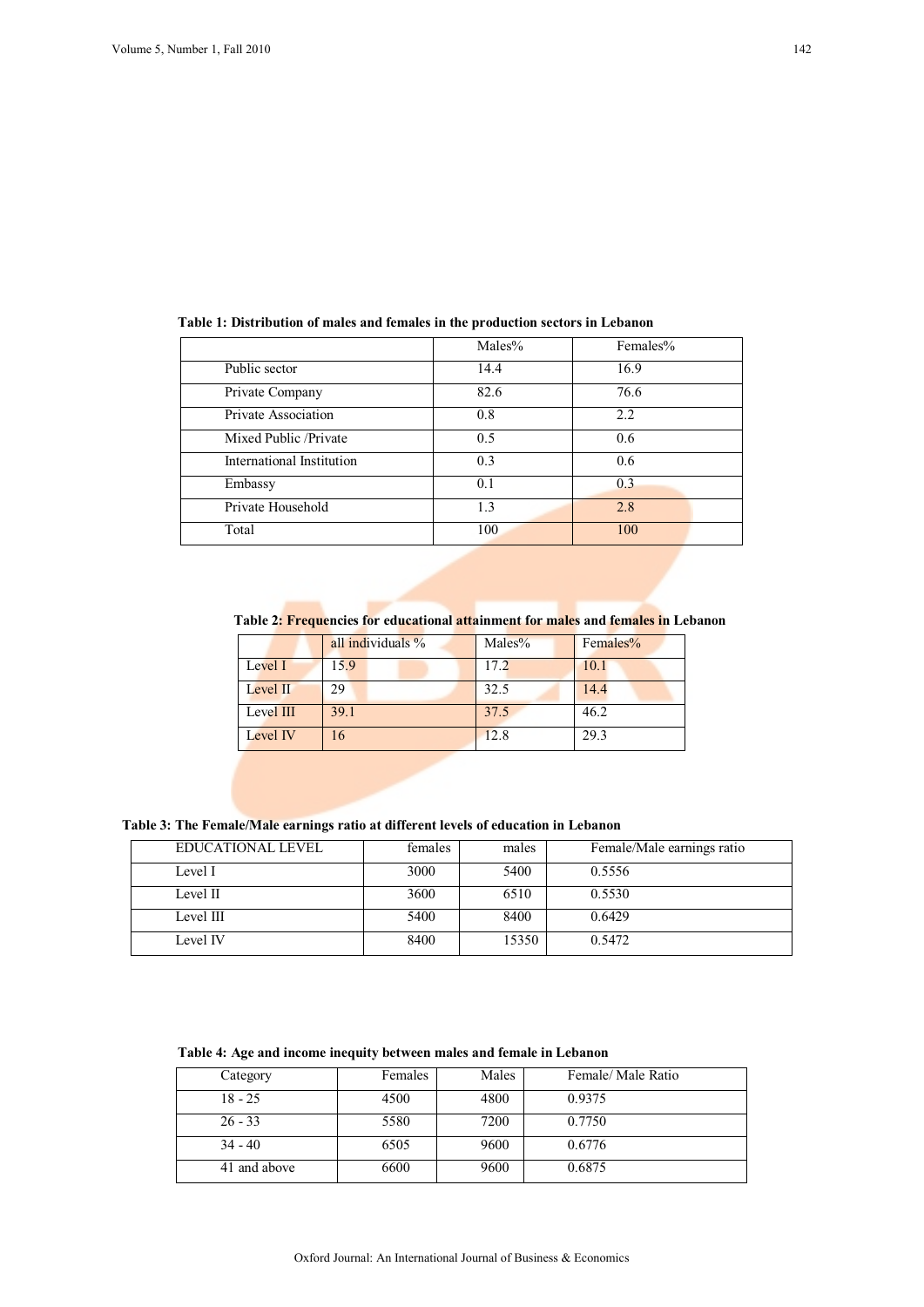## v **Table 5: Results of estimated regressions**

| Type of regression model                                                       | $\mathsf{R}^2$ |
|--------------------------------------------------------------------------------|----------------|
| Income as dependent variable                                                   | 0.28           |
| $Ln(income)$ as<br>dependent variable                                          | 0.43           |
| Ln(income/yearly Hours) as<br>dependent variable;<br>zero hours deleted        | 0.38           |
| Ln(income/yearly Hours) as<br>dependent variable;<br>zero hours changed to one | 0.24           |
|                                                                                |                |

# **Table 6: Returns on education in Lebanon**

| Educational levels | Returns to education |
|--------------------|----------------------|
| Level II           | 29.18%               |
| Level III          | 64.71%               |
| Level IV           | 160.91%              |
|                    |                      |

## **Table 7: Returns on education for males in Lebanon**

| <b>Educational levels</b> | Returns to education |
|---------------------------|----------------------|
| Level II                  | 28.79%               |
| Level III                 | 61.77%               |
| Level IV                  | 160.13%              |

### **Table 8: Returns on education for females in Lebanon**

| Educational levels | Returns to Education |
|--------------------|----------------------|
| Level II           | 31.26%               |
| Level III          | 81.85%               |
| Level IV           | 178.71%              |

## **Table 9: Coefficients of the gender variable at the different levels of education**

| Educational levels | Gender Coefficient |
|--------------------|--------------------|
| Level I            | 0.409              |
| Level II           | 0.371              |
| Level III          | 0.312              |
| Level IV           | 0.299              |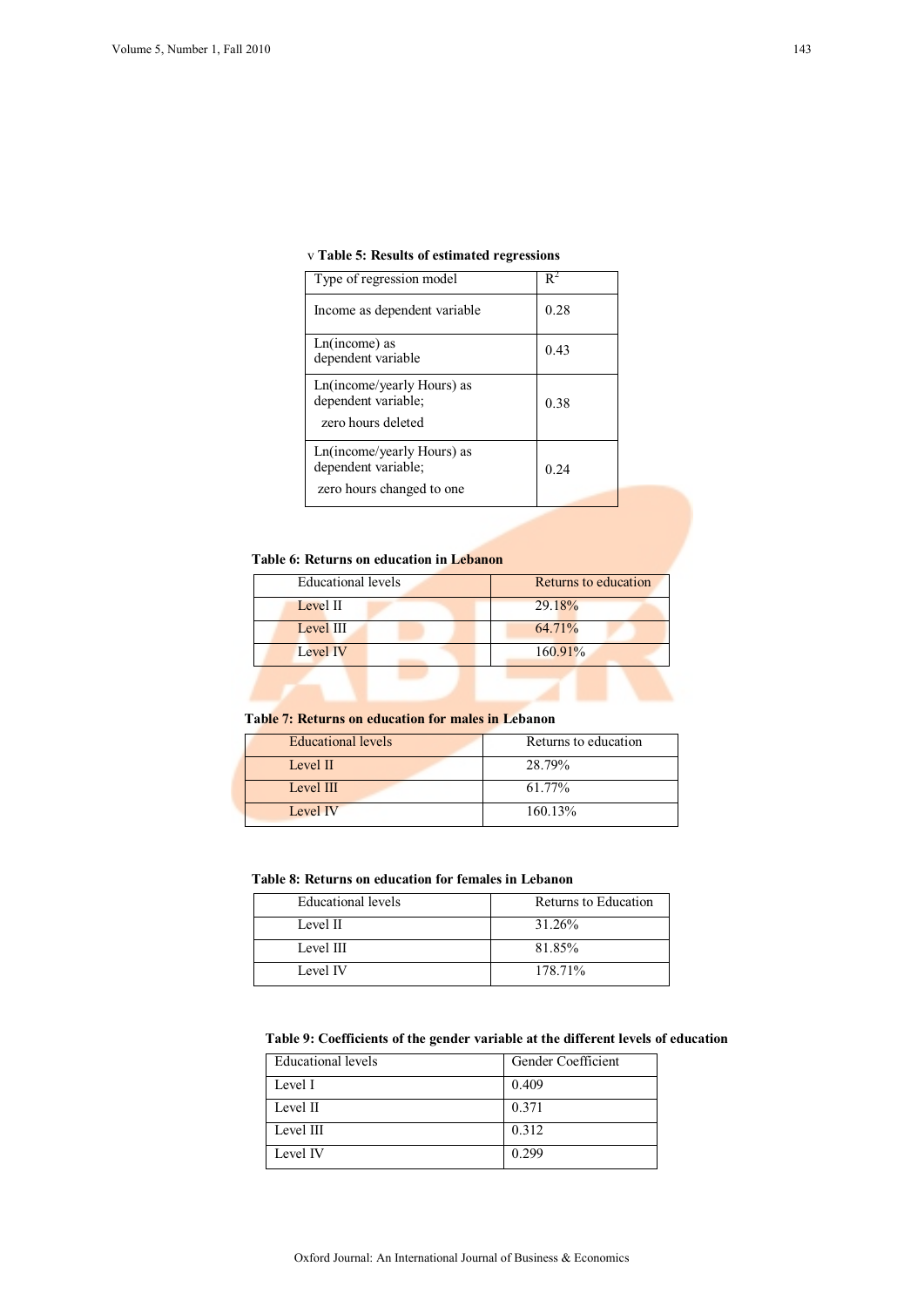| Educational levels | % diff. of earnings |
|--------------------|---------------------|
| Level I            | 50.53%              |
| Level II           | 44.92%              |
| Level III          | 36.62%              |
| Level IV           | 34.85%              |

## **Table 10: Calculated percentages of differential of earnings in Lebanon**

 **Table 11: Gender coefficient values and its corresponding wage differential in Lebanon** 

| Category     | Gender Coefficient | % diff. of earnings |
|--------------|--------------------|---------------------|
| $18 - 25$    | 0.251              | 28.53%              |
| $26 - 33$    | 0.365              | 44.05%              |
| $34 - 40$    | 0.316              | 37.16%              |
| 41 and above | 0.315              | 37.03%              |

**Figure 1: Distribution of males according to sector** 

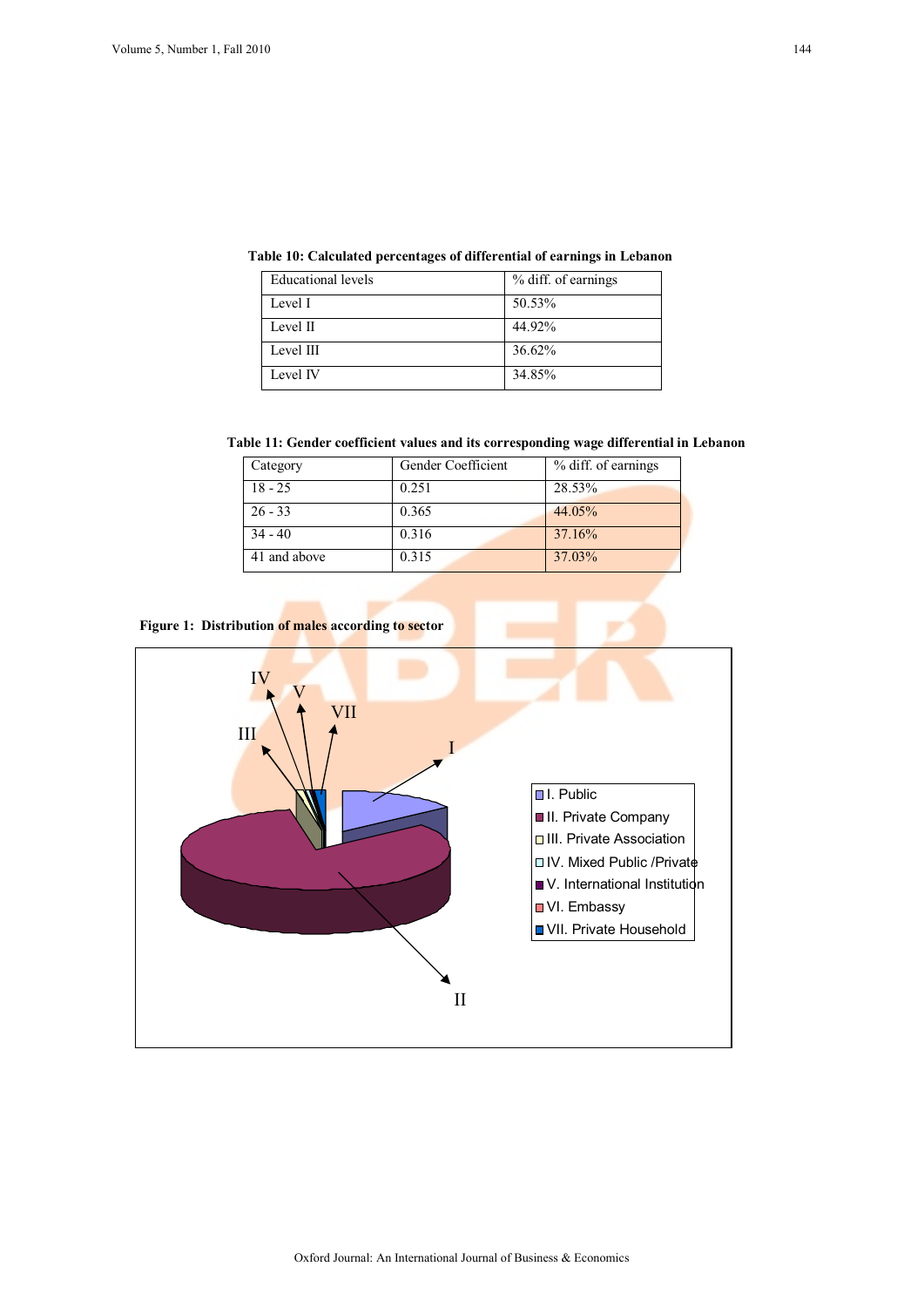

**Figure 2: Distribution of females according to sector** 

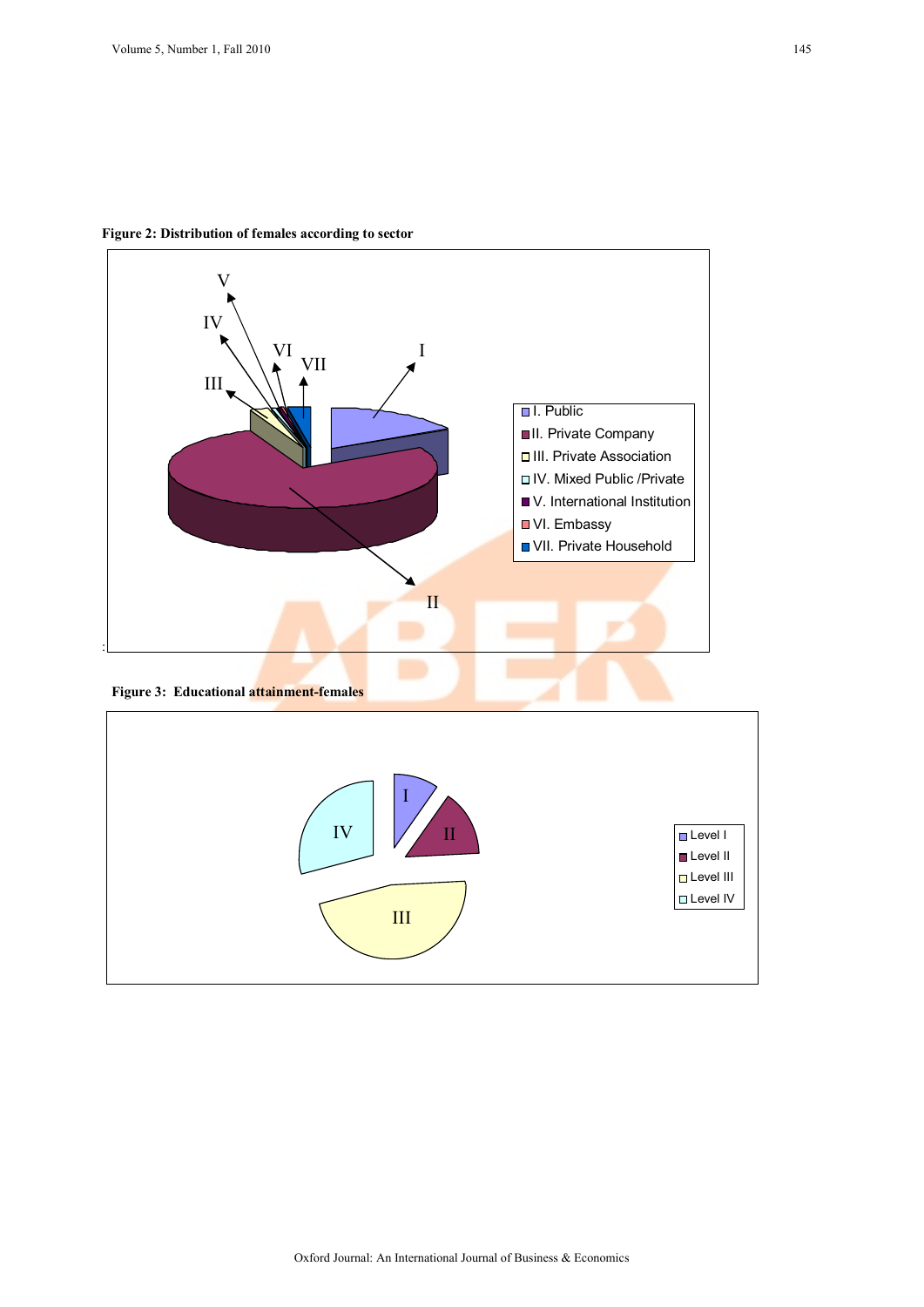**Figure 4: Educational attainment-males** 





**Figure 5: The difference in the returns on education between males and females in Lebanon**